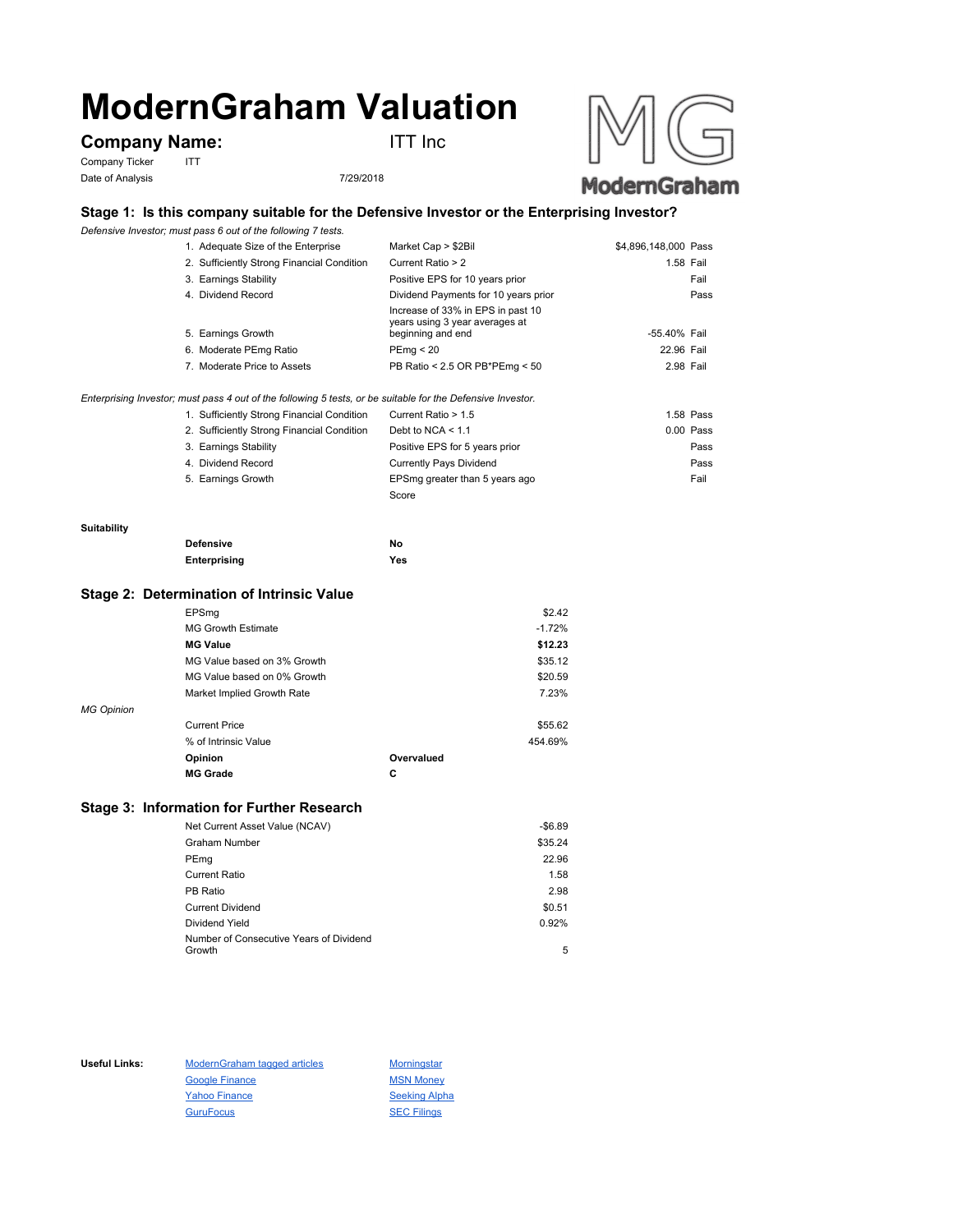| <b>EPS History</b> |          | <b>EPSmg History</b>                 |                 |
|--------------------|----------|--------------------------------------|-----------------|
| Next Fiscal Year   |          |                                      |                 |
| Estimate           |          | \$3.05 Next Fiscal Year Estimate     | \$2.42          |
| Dec2017            | \$1.28   | Dec2017                              | \$2.37          |
| Dec2016            | \$2.07   | Dec2016                              | \$2.92          |
| Dec2015            | \$3.88   | Dec2015                              | \$2.97          |
| Dec2014            | \$1.99   | Dec2014                              | \$2.74          |
| Dec2013            | \$5.29   | Dec2013                              | \$3.47          |
| Dec2012            | \$1.33   | Dec2012                              | \$3.33          |
| Dec2011            | $-$1.40$ | Dec2011                              | \$4.96          |
| Dec2010            | \$8.75   | Dec2010                              | \$8.00          |
| Dec2009            | \$7.00   | Dec2009                              | \$7.34          |
| Dec2008            | \$8.66   | Dec2008                              | \$7.09          |
| Dec2007            | \$8.06   | Dec2007                              | \$6.00          |
| Dec2006            | \$6.20   | Dec2006                              | \$4.85          |
| Dec2005            | \$3.82   | Dec2005                              | \$4.10          |
| Dec2004            | \$4.58   | Dec2004                              | \$4.09          |
| Dec2003            | \$4.30   | Dec2003                              | \$3.69          |
| Dec2002            | \$4.06   | Dec2002                              | \$4.00          |
| Dec2001            |          | \$3.05 Balance Sheet Information     | 3/1/2018        |
| Dec2000            |          | \$2.94 Total Current Assets          | \$1,598,000,000 |
| Dec1999            |          | \$2.53 Total Current Liabilities     | \$1,009,100,000 |
| Dec1998            |          | \$13.55 Long-Term Debt               | \$0             |
|                    |          | <b>Total Assets</b>                  | \$3,871,500,000 |
|                    |          | Intangible Assets                    | \$1,086,900,000 |
|                    |          | <b>Total Liabilities</b>             | \$2,211,000,000 |
|                    |          | Sharee Outetanding (Diluted Average) | 80.000.000      |